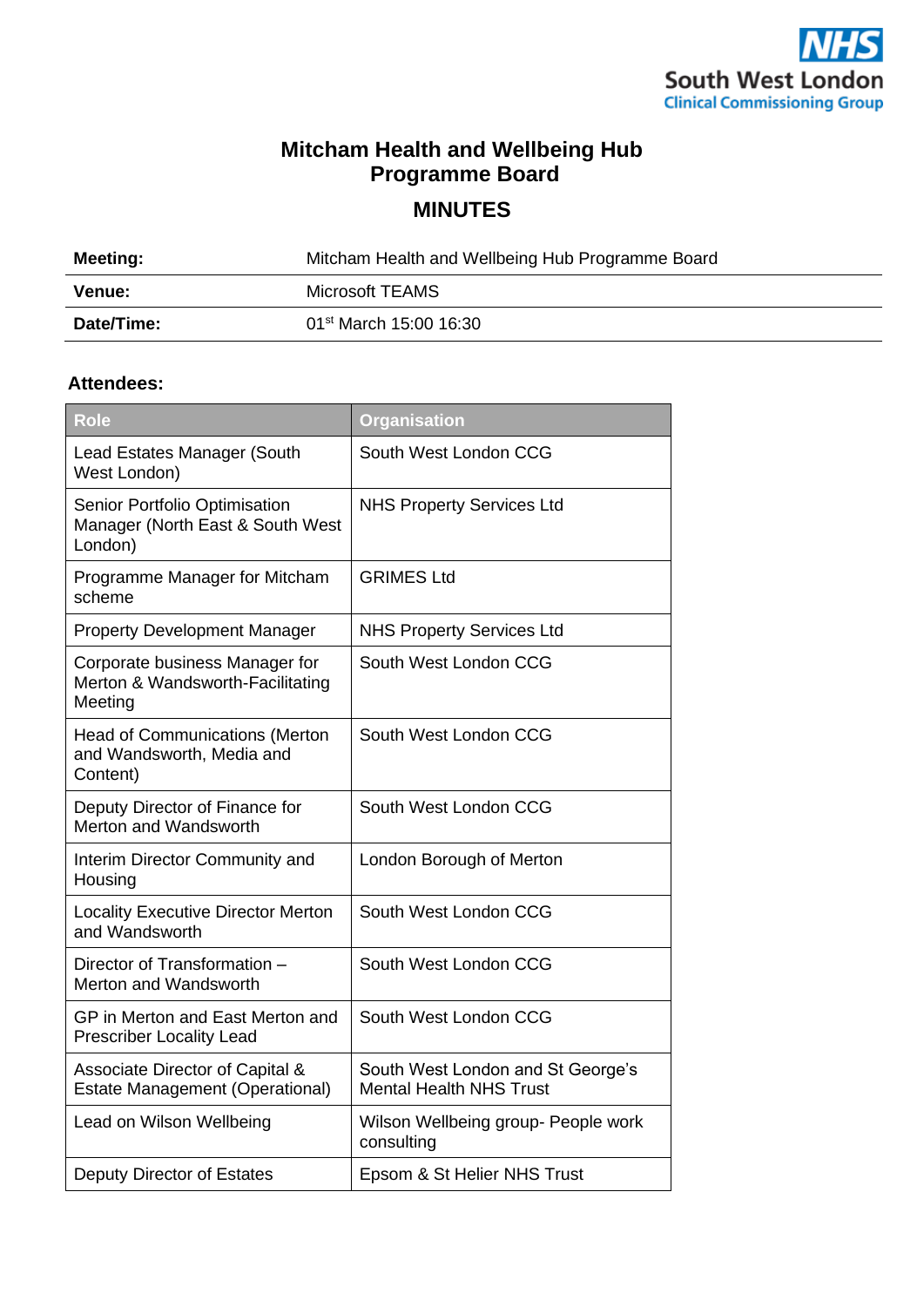| <b>Role</b>                              | <b>Organisation</b>      |
|------------------------------------------|--------------------------|
| <b>Consultant in Public Health (East</b> | London Borough of Merton |
| Merton)                                  |                          |

## **Apologies:**

| <b>Job Title</b>                                     | <b>Organisation</b>                                                    |  |
|------------------------------------------------------|------------------------------------------------------------------------|--|
| Associate                                            | <b>GRIMES Ltd</b>                                                      |  |
| Director of Estates and Facilities                   | <b>St George's University Hospitals</b><br><b>NHS Foundation Trust</b> |  |
| Director of Public Health                            | London Borough of Merton                                               |  |
| <b>CEO of Merton Connected</b>                       | London Borough of Merton                                               |  |
| Director of Children, Schools and<br><b>Families</b> | London Borough of Merton                                               |  |

| <b>Agenda</b><br><b>Item</b> |                                                                                                                                                                                                                                                                                                                               | <b>Action</b><br>Log<br>Ref. |
|------------------------------|-------------------------------------------------------------------------------------------------------------------------------------------------------------------------------------------------------------------------------------------------------------------------------------------------------------------------------|------------------------------|
| 1.                           | <b>Welcome, Introductions and Declarations of Interest</b>                                                                                                                                                                                                                                                                    |                              |
|                              | Welcomes and there were no declarations of interest.<br>Apologies noted above                                                                                                                                                                                                                                                 |                              |
| 2.                           | <b>Minutes of Previous Meeting &amp; Action Log</b>                                                                                                                                                                                                                                                                           |                              |
|                              | Minutes of meeting on 25 <sup>th</sup> January 2022 agreed as accurate record.<br>$\bullet$<br>Action Log - The relevant actions were reviewed and noted in the log.<br>$\bullet$<br>Matters arising: There were no matters arising.                                                                                          |                              |
| 3.                           | Programme Site Options Appraisal Workshop Output Report (For Approval                                                                                                                                                                                                                                                         |                              |
|                              | The Site Options Appraisal Report was shared for review which outlined the<br>following: The CCG led two workshop sessions and two Q&A sessions. The<br>purpose of the first workshop was to identify the criteria against which the<br>four shortlisted site options would be assessed and scored at the second<br>workshop. |                              |
|                              | Board members were asked to approve the recommendation made in the<br>$\bullet$<br>report that The Wilson Hospital site in Mitcham scored highest and was<br>therefore confirmed as the preferred site for the location of the Health &<br>Wellbeing Hub, as evidenced by the final outputs of the workshops.                 |                              |
|                              | Project team to ensure the refreshed version of the report reflects the range<br>$\bullet$<br>of views captured as outputs from the workshops and includes the list of<br>invitees and attendees, including the community groups.                                                                                             |                              |
|                              | An interim comms update to be issued to provide broader feedback to<br>$\bullet$                                                                                                                                                                                                                                              |                              |
|                              | invitees and attendees at the workshops<br>The board agreed to the recommendation in principle on condition the report                                                                                                                                                                                                        |                              |